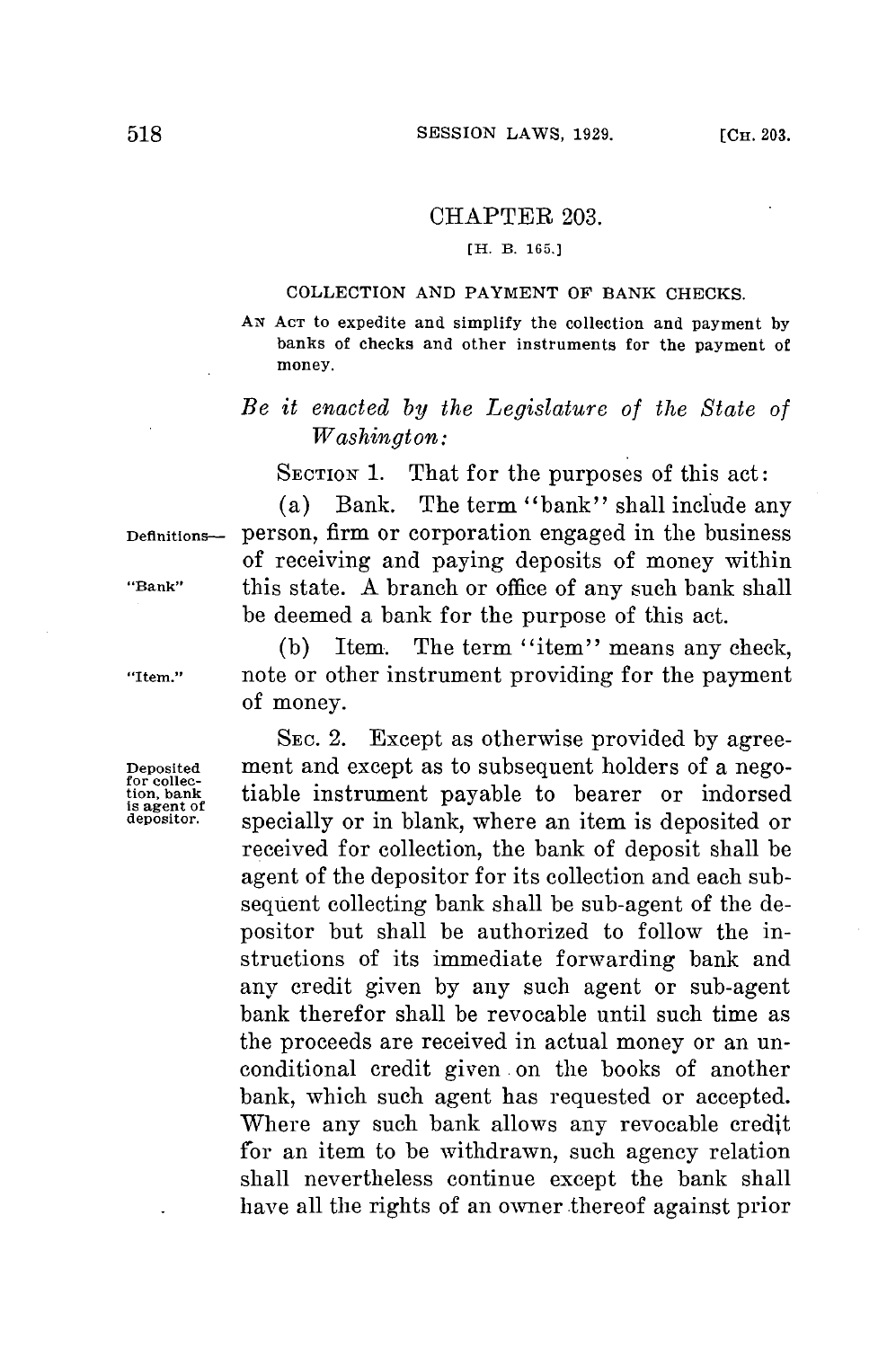# **CH.** 203.] **SESSION LAWS, 1929. 519**

and subsequent parties to the extent of the amount withdrawn.

SEC. 3. A credit given by a bank for an item Credit provisional drawn on or payable at such bank shall be provisional, subject to revocation at or before the end of the day on which the item is deposited in the event the item is found not payable for any reason. Whenever a credit is given for an item deposited after banking hours such right of revocation may be exercised during the following business day.

**SEC.** 4. An indorsement of an item **by** the payee **Indorse**or other depositor "for deposit" shall be deemed a **deposit."** restrictive indorsement and indicate that the indorsee bank is an agent **for** collection and not owner of the item.

An indorsement "pay any bank or banker" or **"ray any** bank or having equivalent words shall be deemed a restric- **banker."** tive indorsement and shall indicate the creation of an agency relation in any subsequent bank to whom the paper is forwarded unless coupled with words indicating the creation of a trustee relationship; and such indorsement or other restrictive indorsement whether creating an agency or trustee relationship shall constitute a guaranty **by** the endorser to all subsequent holders and to the drawee or payor of the genuineness of and the authority to make prior indorsements and also to save the drawee or payor harmless in the event any prior indorsement appearing thereon is defective or irregular in any respect unless such indorsement is coupled with appropriate words disclaiming such liability as guarantor.

Where a deposited item is payable to bearer or **Payable to** bearer indorsed **by** the depositor in blank or **by** special **indorsed in blank, or** indorsement, the fact that such item is so payable **specially.** or indorsed shall not change the relation of agent of the bank of deposit to the depositor, but subse-

ment "for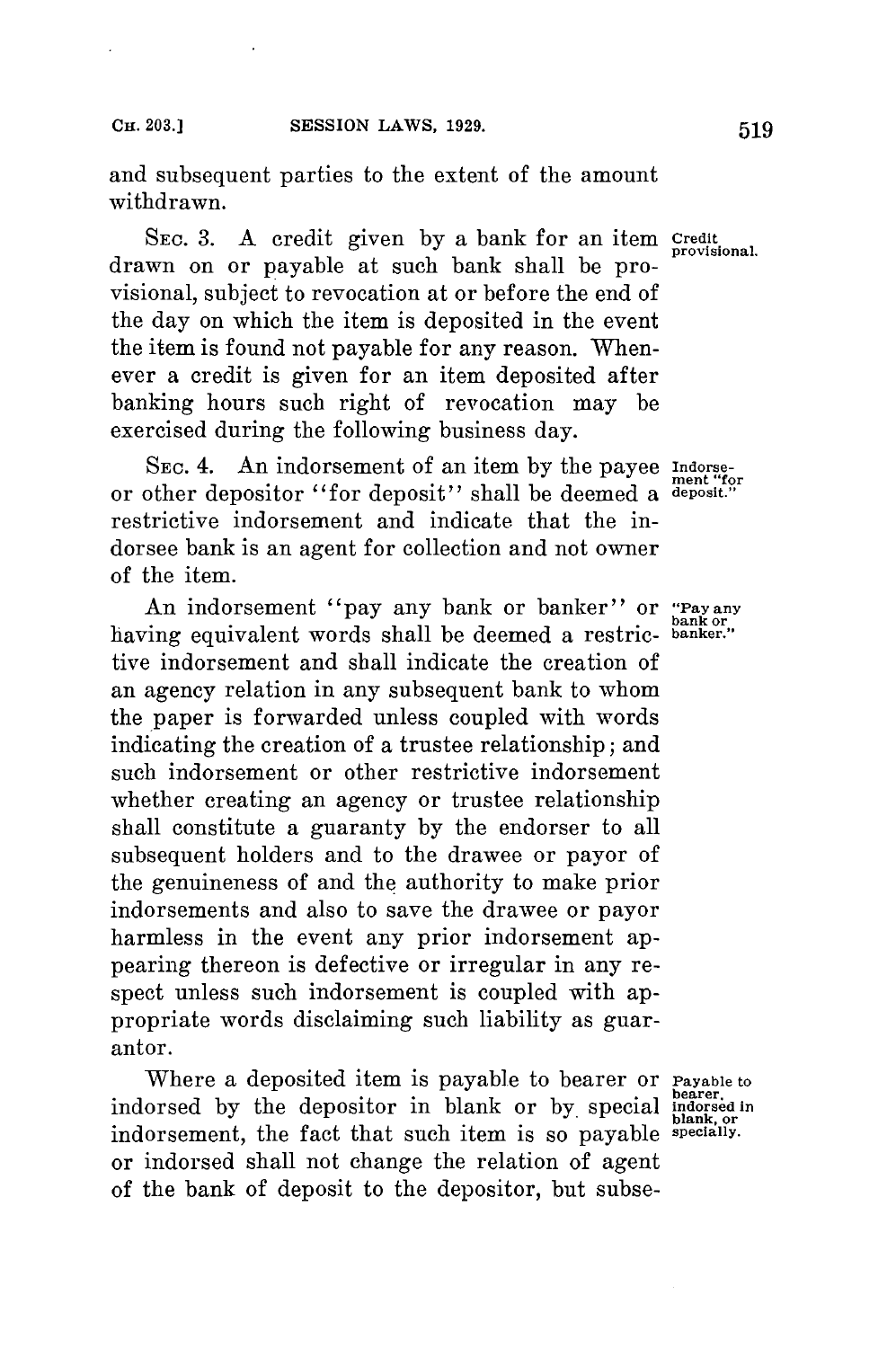quent holders shall have the right to rely on the presumption that the bank of deposit is the owner of the item. The indorsement of an item **by** the bank of deposit or **by** any subsequent holder in blank or **by** special indorsement or its delivery when payable to bearer, shall carry the presumption that the indorsee or transferee is owner provided there is nothing upon the face of the paper or in any prior indorsement to indicate an agency or trustee relation of any prior party. But where an item is deposited or is received for collection indorsed specially or in blank, the bank may convert such an indorsement into a restrictive indorsement **by** writing over the signature of the indorser the words "for deposit" or "for collection" or other restrictive words to negative the presumption that such bank of deposit or indorsee bank is owner; and in the case of an item deposited or received for collection payable to bearer, may negative such presumption **by** indorsing thereon the words "received for deposit" or "received **for** collection" or words of like import.

**SEc. 5.** It shall be the duty of the initial or any **Bank to** subsequent agent collecting bank to exercise or**ordinary** dinary care in the collection of an item and when **care.** such duty is performed such agent bank shall not **be** responsible if for any cause payment is not received in money or an unconditional credit given on the books of another bank, which bank shall be liable for its own lack of exercise of ordinary care but shall not be liable for the neglect, misconduct, mistakes or defaults of any other agent bank or of the drawee or payor bank.

**SEc. 6.** (a) Where an item is received on de-**Ordinary posit or by a subsequent agent bank for collection,**  $\det_{\text{defined}}$  **parable in another town or city** it shall be deemed payable in another town or city, it shall be deemed the exercise of ordinary care to forward such item **by** mail, not later than the business day next following its receipt either **(1)** direct to the drawee

**exercise**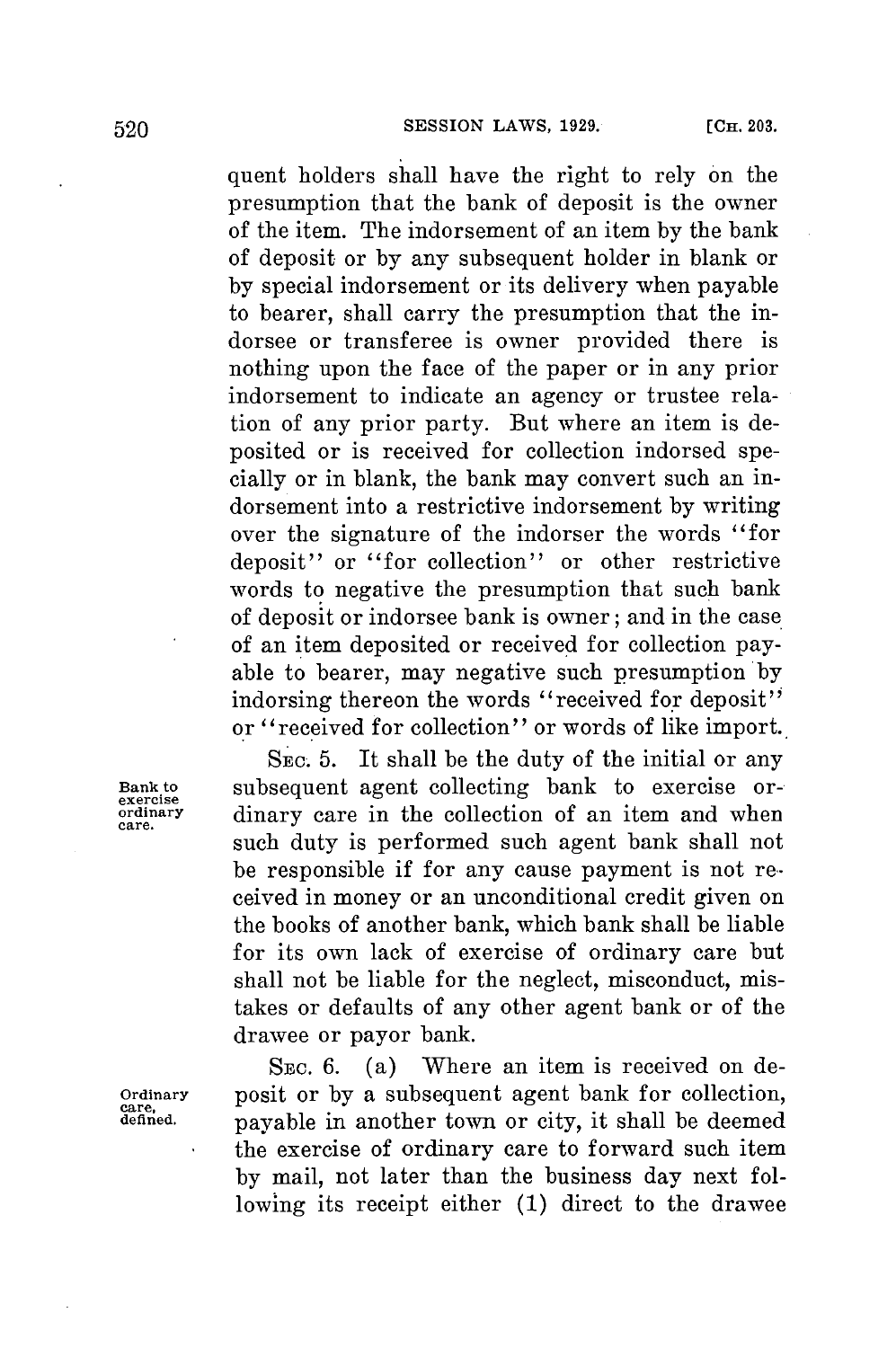or payor in the event such drawee or payor is a bank or (2) to another bank collecting agent according to the usual banking custom, either located in the town or city where the item is payable or in another town or city.

**(b)** Where an item is received on deposit or **by** a subsequent agent bank for collection, payable **by** or at another bank in the same town or city in which such agent bank is located, it shall be deemed the exercise of ordinary care to present the item for payment at any time not later than the next business day following the day on which the item is received either **(1)** at the counter of the drawee or payor **by** agent or messenger or (2) through the local clearing house under the regular established procedure, or according to the usual banking custom where the collecting or payor bank is located in an outlying district.

**(c)** The designation of the above methods shall not exclude any other method of forwarding or presentment which under existing rules of law would constitute ordinary care.

**SEC. 7.** Where the item is received **by** mail **by Deemed paid when** a solvent drawee or payor bank, it shall be deemed charged to maker's paid when the amount is finally charged to the ac- **account.** count of the maker or drawer.

**SEC. 8.** Where an agent bank forwards an item **Loss or destruction** for collection, it shall not be responsible for its loss **in transit.** or destruction in transit or, when in the possession of others, for its inability to repossess itself thereof, provided there has been no lack of ordinary care on its part.

**. SEC. 9.** Where ordinary care is exercised, any agent collecting bank may receive in payment of an item without becoming responsible as debtor therefor, whether presented **by** mail, through the clearing house or over the counter of the drawee or payor,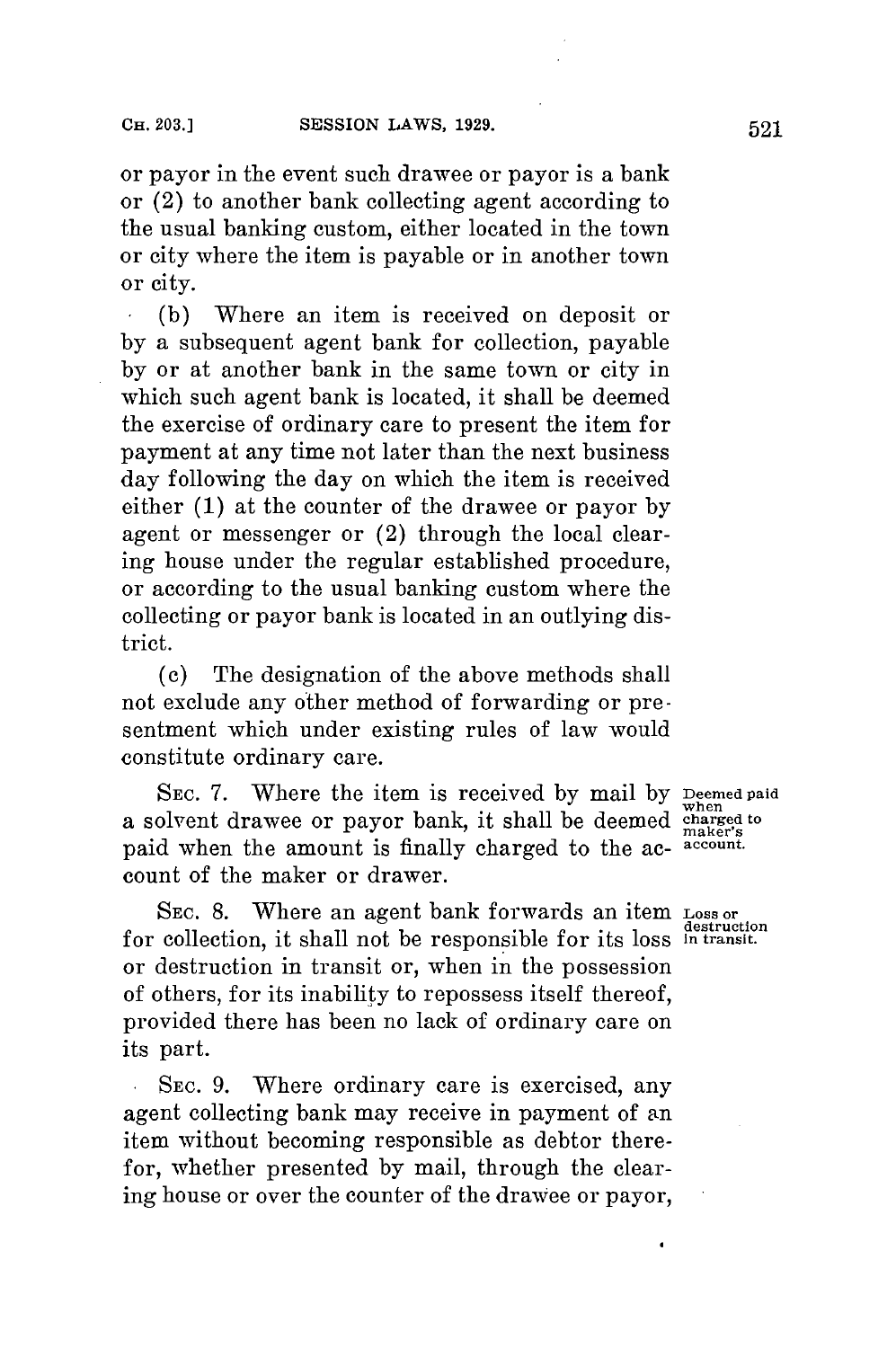## **522 SESSION LAWS, 1929.** [CH. 203

Different in lieu of money, either (a) the check or draft of the **discussion**  $\frac{1}{n}$  in  $\frac{1}{n}$  in  $\frac{1}{n}$  in  $\frac{1}{n}$  in  $\frac{1}{n}$  in  $\frac{1}{n}$  in  $\frac{1}{n}$  in  $\frac{1}{n}$  in  $\frac{1}{n}$  in  $\frac{1}{n}$  in  $\frac{1}{n}$  in **for payment.** drawee or payor upon another bank or **(b)** the check or draft of any other bank upon any bank other than the drawee or payor of the item or **(c)** such method of settlement as may be customary in a local clearing house or between clearing banks or otherwise: *Provided,* That whenever such agent collecting bank shall request or accept in payment an unconditional credit which has been given to it on the books of the drawee or payor or on the books of any other bank, such agent collecting bank shall become debtor for such item and shall be responsible therefor as if the proceeds were actually received **by** it in money.

**SEC. 10.** Where ordinary care is exercised, any **Check or** agent collecting bank may receive from any subse- **draft of remitting** quent bank in the chain of collection in remittance  $\frac{1}{P}$  bank in the chain of collection in remittance for an item which has been paid, in lieu of money, the check or draft of the remitting bank upon any bank other than itself or the drawee or payor of the item or such other method of setilement as may be customary: *Provided,* That whenever such agent collecting bank shall request or accept an unconditional credit which has been given to it on the books of the remitting bank or on the books of any other bank, such agent collecting bank shall become debtor for such item and shall be responsible therefor as if the proceeds were actually received **by** it in money.

**SEC. 11.** Where an item is duly presented **by** Dishonored mail to the drawee or payor, whether or not the payment. **Same has been charged to the account of the maker** or drawer thereof or returned to such maker or drawer, the agent collecting bank so presenting may, at its election, exercised with reasonable diligence, treat such item as dishonored **by** non-payment and recourse may be had upon prior parties thereto in any of the following cases:

**(1)** Where the check or draft of the drawee or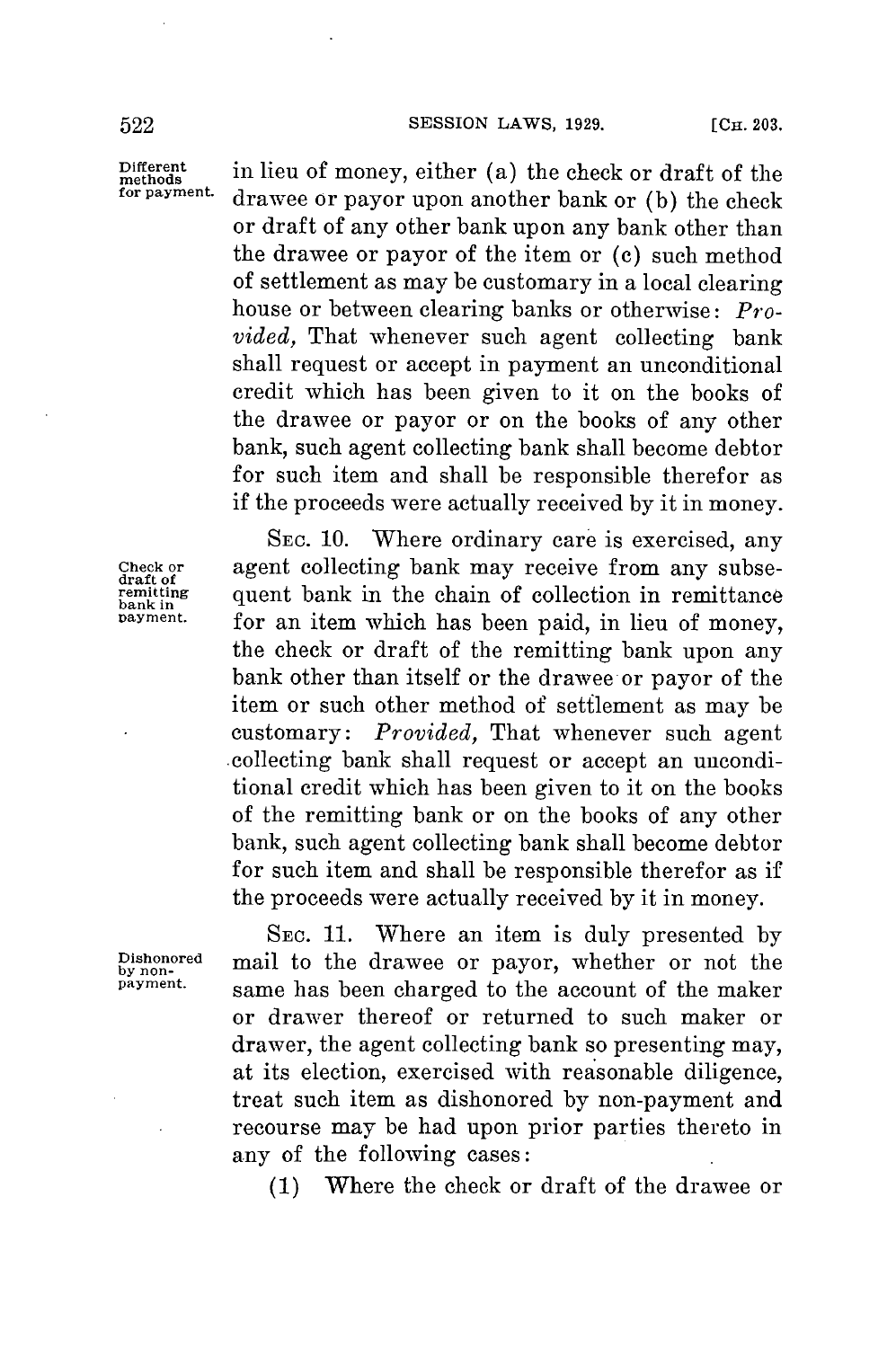payor bank upon another bank received in payment therefor shall not be paid in due course;

(2) Where the drawee or payor bank shall without request or authority tender as payment its own check or draft upon itself or other instrument upon which it is primarily liable:

**(3)** Where the drawee or payor bank shall give an unrequested or unauthorized credit therefor on its books or the books of another bank; or

(4) Where the drawee or payor shall retain such item without remitting therefor on the day of receipt or on the day of maturity if payable otherwise than on demand and received **by** it prior to or on such day of maturity: *Provided, however,* That in any case where the drawee or payor bank shall return any such item unpaid not later than the day of receipt or of maturity as aforesaid in the exercise of its right to make payment only at its own counter, such item cannot be treated as dishonored **by** non-payment and the delay caused thereby shall not relieve prior parties from liability.

*Provided, further,* That no agent collecting bank shall be liable to the owner of an item where, in the exercise of ordinary care in the interest of such owner, it makes or does not make the election above provided or takes such steps as it may deem necessary in cases (2), **(3)** and (4) above.

**SEC.** 12. In case of the dishonor of an item duly **Notice of** presented **by** mail as provided for in the next preceding section, notice of dishonor of such item to prior parties shall be sufficient if given with reasonable diligence after such dishonor; and further in the event of failure to obtain the return of any such item notice of dishonor may be given upon a copy or written particulars thereof, and delay in giving notice of dishonor caused **by** an attempt with reasonable diligence to obtain return of such item shall be excused.

**dishonor.**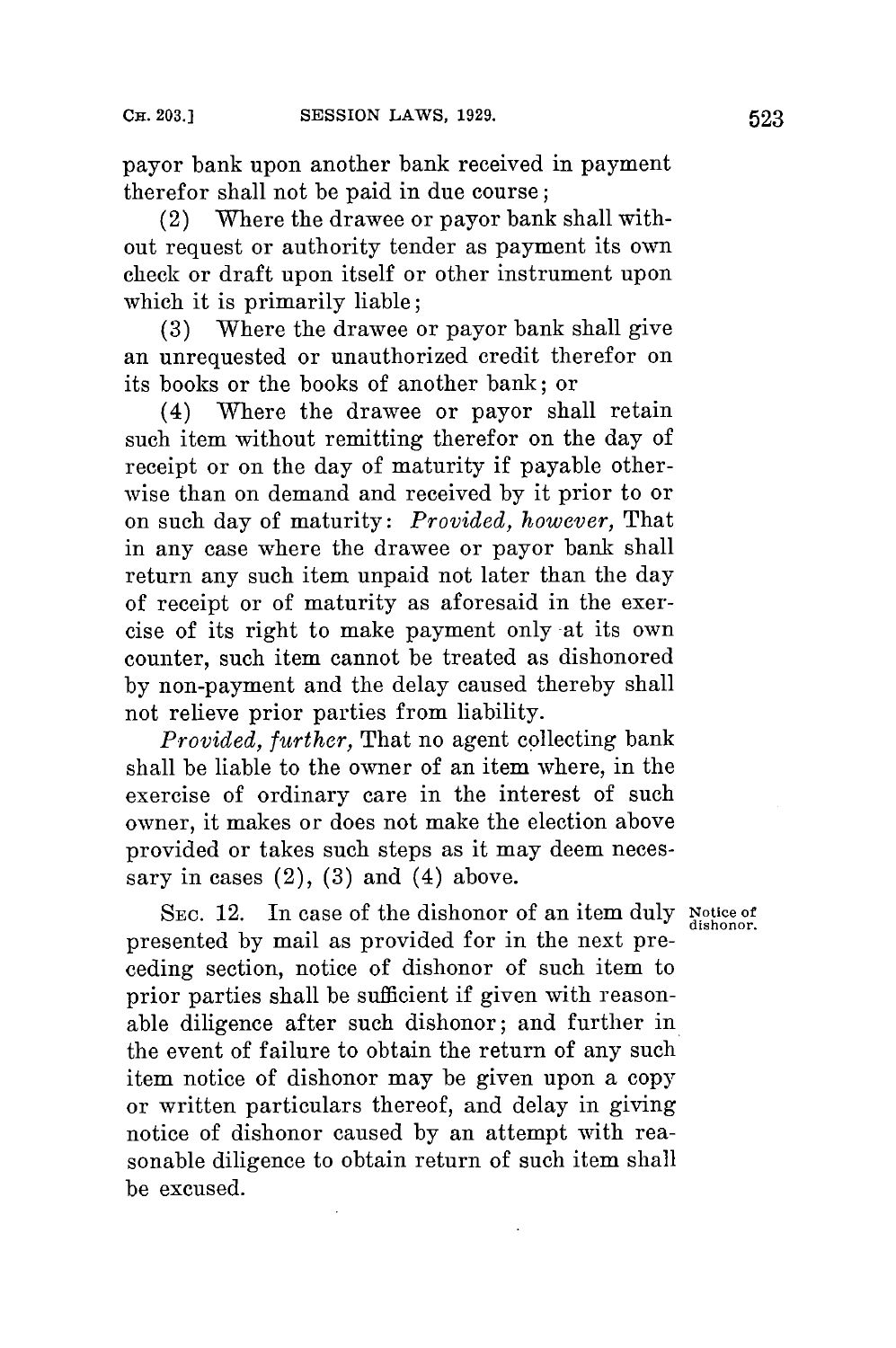**SEC. 13. 1.** When the drawee or payor, or any **Bank other agent collecting bank shall fail or be closed for**<br>**Eaglure**, **other agent collecting bank shall fail or be closed for Example 18 Example 18 September 2011** of the reflect.<br> **effect.** business by the supervisor of banking or by action of the board of directors or **by** other proper legal action, after an item shall be mailed or otherwise entrusted to it for collection or payment but before the actual collection or payment thereof, it shall be the duty of the receiver or other official in charge of its assets to return such item, if same is in his possession, to the forwarding or presenting bank with reasonable diligence.

> 2. Except in cases where an item or items is treated as dishonored **by** non-payment as provided in section **11,** when a drawee or payor bank has presented to it for payment an item or items drawn upon or payable **by** or at such bank and at the time has on deposit to the credit of the maker or drawer an amount equal to such item or items and such drawee or payor shall fail or close for business as above, after having charged such item or items to the account of the maker or drawer thereof or otherwise discharged his liability thereon but without such item or items having been paid or settled for **by** the drawee or payor either in money or **by** an unconditional credit given on its books or on the books of any other bank, which has been requested or accepted so as to constitute such drawee or payor or other bank debtor therefor, the assets of such drawee or payor shall be impressed with a trust in favor of the owner or owners of such item or items for the amount thereof, or for the balance payable upon a number of items which have been exchanged, and such owner or owners shall be entitled to a preferred claim upon such assets, irrespective of whether the fund representing such item or items can be traced and identified as part of such assets or has been intermingled with or converted into other assets of such failed bank.